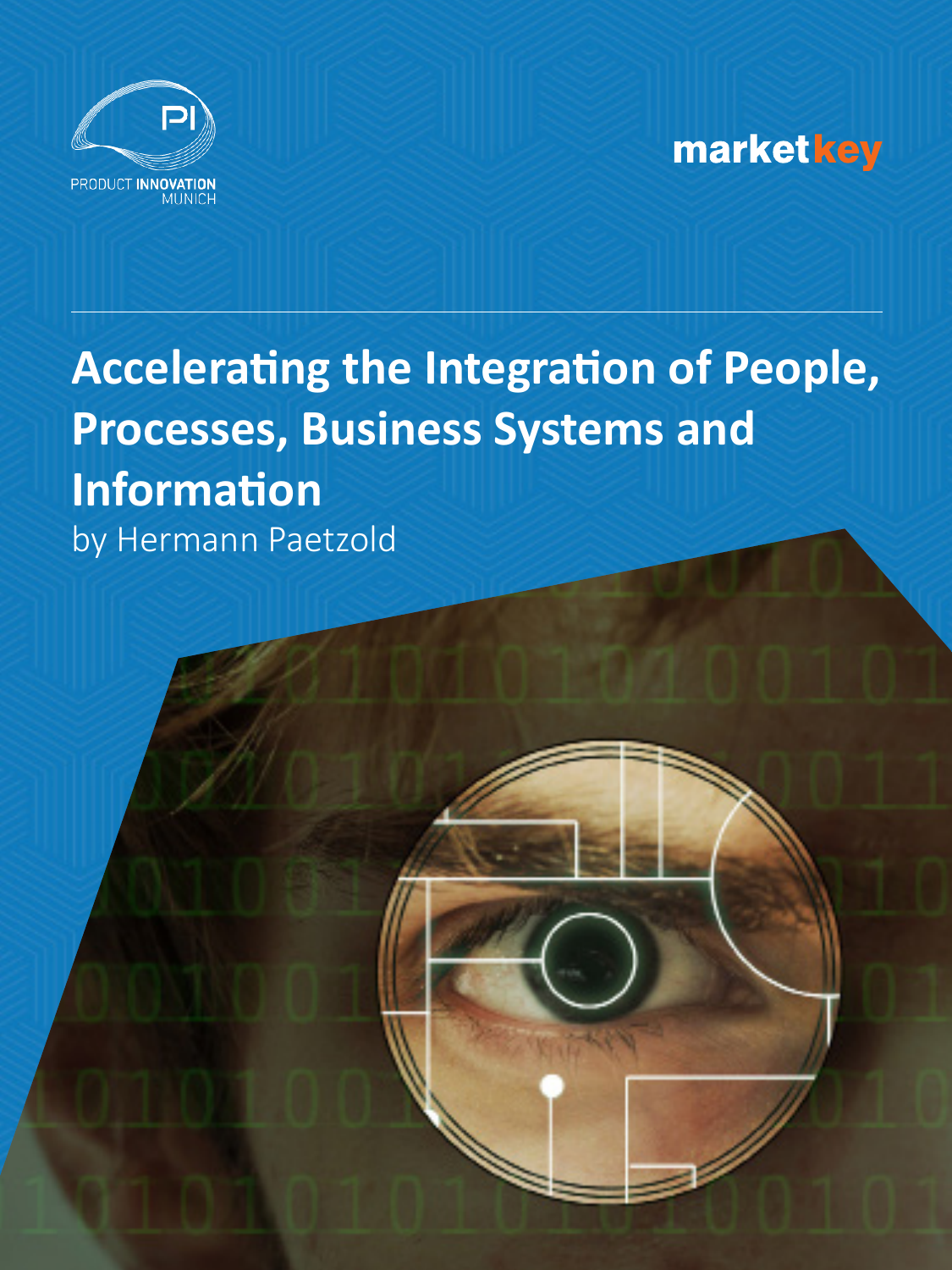If your change initiatives of deploying an End2End PLM system use an outmoded conceptual model like the 'organization as a machine' or the 'organization as a set of individuals', then you run the risk of:

- An **inadequate PLM deployment process** and
- The **creation of inadequate detailed blueprints** of desired changes.

People in this position may react with anxiety and resistance to change when, inevitably, events don't then proceed according to plan.

As a result, the system being deployed hinders day-to-day work, decreases productivity, and does not support the organization in producing innovative, high-quality and profitable products as expected. Organizations try to overcome these issues with iterative solution re-engineering, consuming a lot of resources. As a consequence organizations experience a slow change process and don't realize the full potential of their PLM tool.

Using appropriate models and organizational changes will accelerate the change process using fewer resources, causing less disruption and mitigating workforce frustration.

## 1. INTEGRATING NEW BUSINESS SYSTEMS INTO THE ORGANIZATION

Imagine having an innovative interface to a PLM system that provides a streamlined and intuitive user experience, seamless access to product data when and where it is needed, a comprehensive "big picture" view of the data and thus smarter decision-making.

It sounds like the new 'Land of Cockaigne', a place where all information needed to execute a task is conveniently to hand and where the 'harshness' of day-to-day work does not exist. The business systems are available; the bottleneck is the slow integration of people, processes, business systems, and information.

#### **WHY IS IT SLOW?**

#### 1.1. HIGH NUMBER OF REQUIRED DECISIONS

Using a system like e-mail does not require an extensive ruleset to realize collaboration because the number of roles (sender, receiver) and actions (address determination, title and content) coordinated to run the software as intended, is quite limited.

However, deploying a business process with a new PLM system requires the organization to realign a number of interactive roles, executing multiple transactions to create new supporting procedures that fulfil the requirements of the business process. The number of decisions the organization has to make is proportional to the number of PLM system features utilized to support the execution of its business processes multiplied by the complexity and variety of those processes.

Even if a PLM system was smart enough to provide an agile product development environment that can be used by organizations, the number of decisions an organization has to make does not get smaller. It's only that the implementation of the decisions is not as IT skills dependent and IT resource intensive as it currently is.

Why is the integration slow? Because the number of required decisions the organization has to make is high.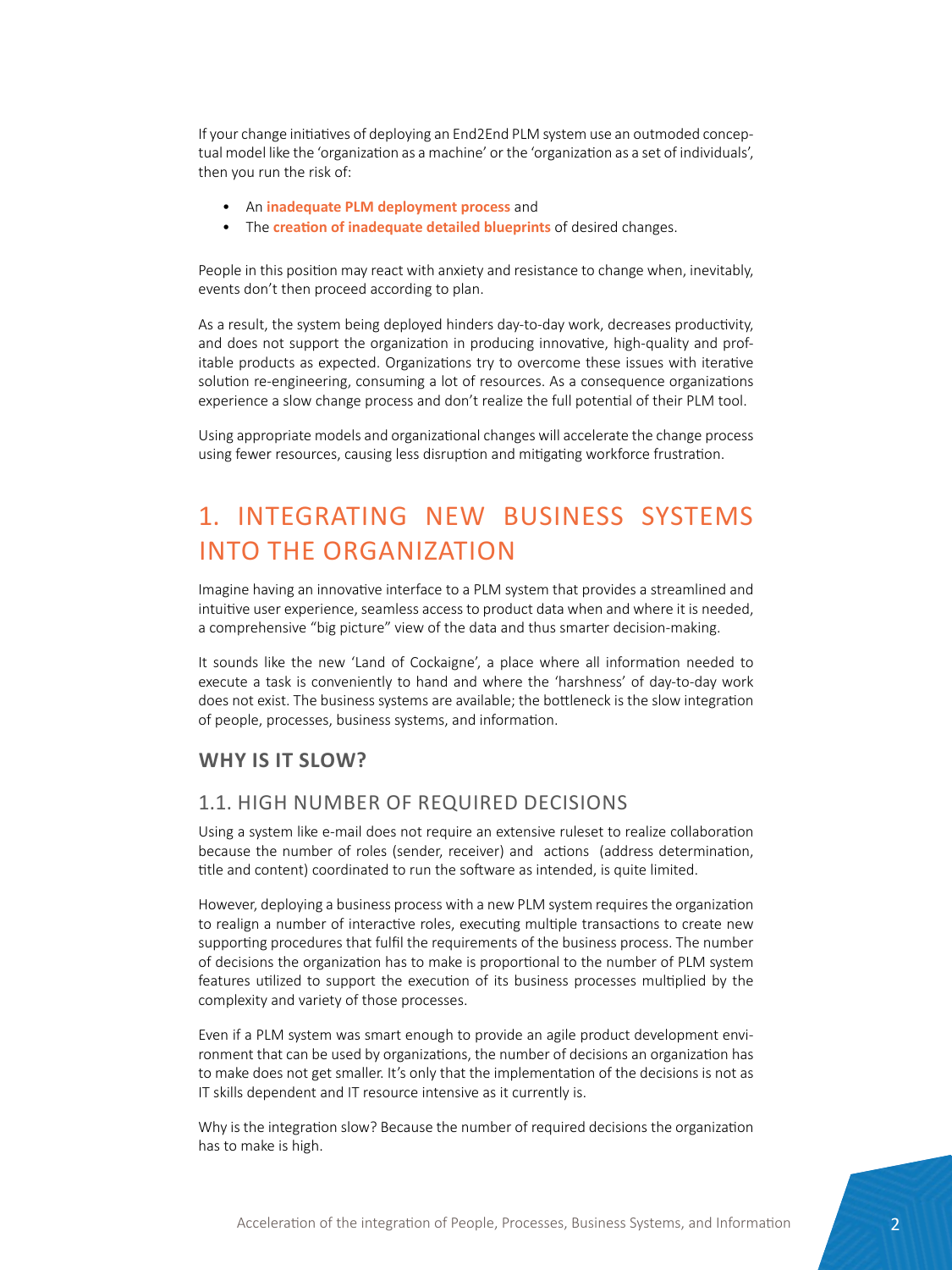#### 1.2. THE INTEGRATION FACILITATOR

Up to now we talked about the organization as an individual running the integration of people, processes, business systems, and information. But in fact the organization selects people given the task to get the integration accomplished. Quite often the selected people are organized in a project with a PLM project manager role, dedicated project team members and ambassador roles as a steering committee.

Their collective task is to guide the organization through the change process to come to optimized procedures. The procedures must support what the strategy demands aiming to deliver more immediate ROI. They must also support real people solving real day-to-day problems. The PLM project team has certain views about how the organization works and based on their strategy they initiate the change. Consequently the integration could be faster if the chosen members of the team had appropriate models of organizational changes.

## 2. ORGANIZATION AS A MACHINE

Quite often the members of a PLM project team have a technical background. This might be one of the reasons of preferring the 'organization as a machine' metaphor, where the organization is understood to be a wheelwork with levers. An oversimplification of this model suggests that a PLM project manager needs to figure out the correct lever positions and then the organization changes accordingly.

In this scenario often the C-level management is understood to be at the right level of power and where only a command is needed for the organization to change. The PLM project manager then has to figure out the correct lever positions to get C-level management directing the organization.

Following this metaphor, organizations have, like machines, predictive behaviors. The knowledge of general patterns of change seems to be sufficient to guide an organization into a new practice using new procedures. If the PLM project manager does not have the knowledge, then he/she may acquire this understanding from consulting companies. The speed of the change is understood to be dependent on how knowledgeable the PLM project manager together with consultants is.

Experience has shown that change process in an organization has a strong momentum of its own and often interventions in one organization will not have the same effect on another. If the implemented change does not satisfy the expectations, then the machine metaphor implies that the PLM project manager or the consultants do not have the knowledge and they get blamed. This is demotivating for all involved people.

Following this metaphor knowledge about change process is a kind of a secret recipe, which is difficult to communicate or to learn. Managers or consultants sometimes claim to have that secret knowledge with reference to a successfully completed change process in an assignment at another company. Part of the secret knowledge is knowing what the 'right' reaction is to resistance to change. In leading the change process the PLM project manager and consultants have to direct the members of the organization in a clever way.

At times, the resistance to change can get so problematic that the organization stops the PLM implementation altogether and looks for another way to go through the change process.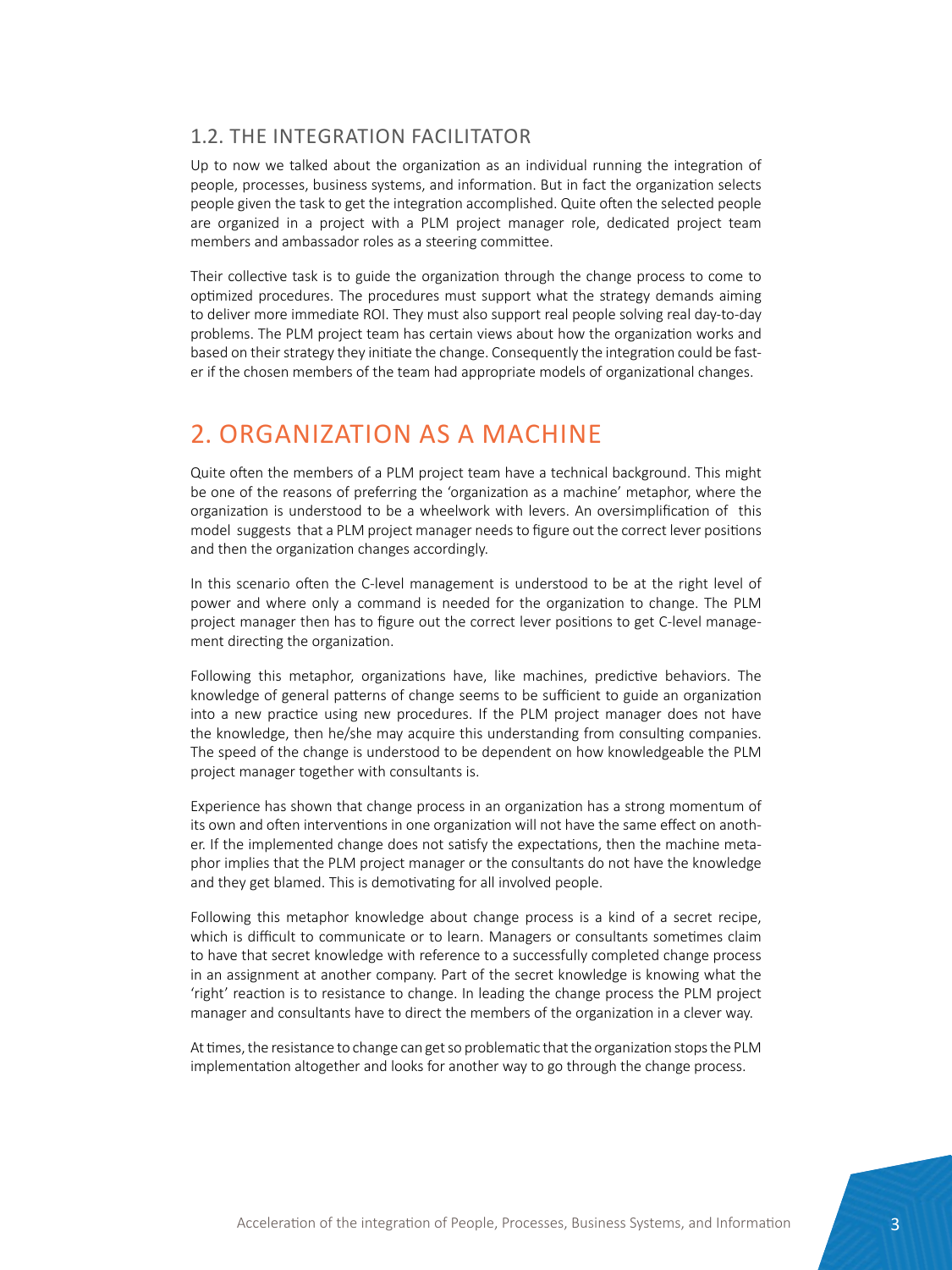## 3. APPROPRIATE MODELS OF ORGANIZATION-AL CHANGE

There are a lot of models which could be tested to get a better understanding of change processes in organizations and how to accelerate the process.

I would like to open up the discussion using the model of the German sociologist Niklas Luhmann based on the theory of social systems. Because a large part of Luhmann's work on organization (e.g. Niklas Luhmann (2000) "Organisation und Entscheidung"3) has not yet been translated from German into English, I recommend you look to David Seidl's (2004) "Luhmann's theory of autopoietic social systems"4, that describes the theory in detail.

In this white paper, only the elements of the theory that are directly related to our topic are used.

#### 3.1 ORGANIZATION AS A LIVING SYSTEM

In the theory of social systems the metaphor of a 'living system' is used for an organization. According to Luhmann, organizations are a specific type of social system. The most basic element of the social domain is communication, meaning the social system only understands communication like software only understands bit sequences.

The boundaries of a social system are counterintuitively defined by the way that an individual human being in the social system



is a part of the environment of the communication process and is modeled as a psychic system. The most basic element of a psychic system is thought just like electrical systems dealing with electricity are to software. The psychic system and social system are structurally coupled; an individual human being can stimulate the communication in a social system using language. The social system constructs in communications, the human being as a person, just like to couple software and electrical systems you need analog-to-digital or digital-to-analog converters.

The counterintuitive definition of the social and psychic systems has a big advantage; it allows for a clear separation of the analysis of social and psychic phenomena. In talking about change processes in organizations it is only required to take communications into account and it is not required to handle the complexities of individual human beings.

Organizations are part of the social system and embedded in the society. The most basic element is a decision, e.g. the decision of an organization, that a person is its member. Decisions are specific communications; the communication of a choice of alternatives the organization has. An example of a decision communication could be the organization selecting a specific person out of a number of applicants for a specific job.

Decisions define the structure of the organization being understood as a network of decisions, e.g. the organization chart or the supporting procedures. Even if the supporting procedures are not documented in detail or if they are documented but not followed, these are still decisions of the organization coordinating actors and activities. Organizations are operatively closed on the basis of decisions, because their decisions are only valid for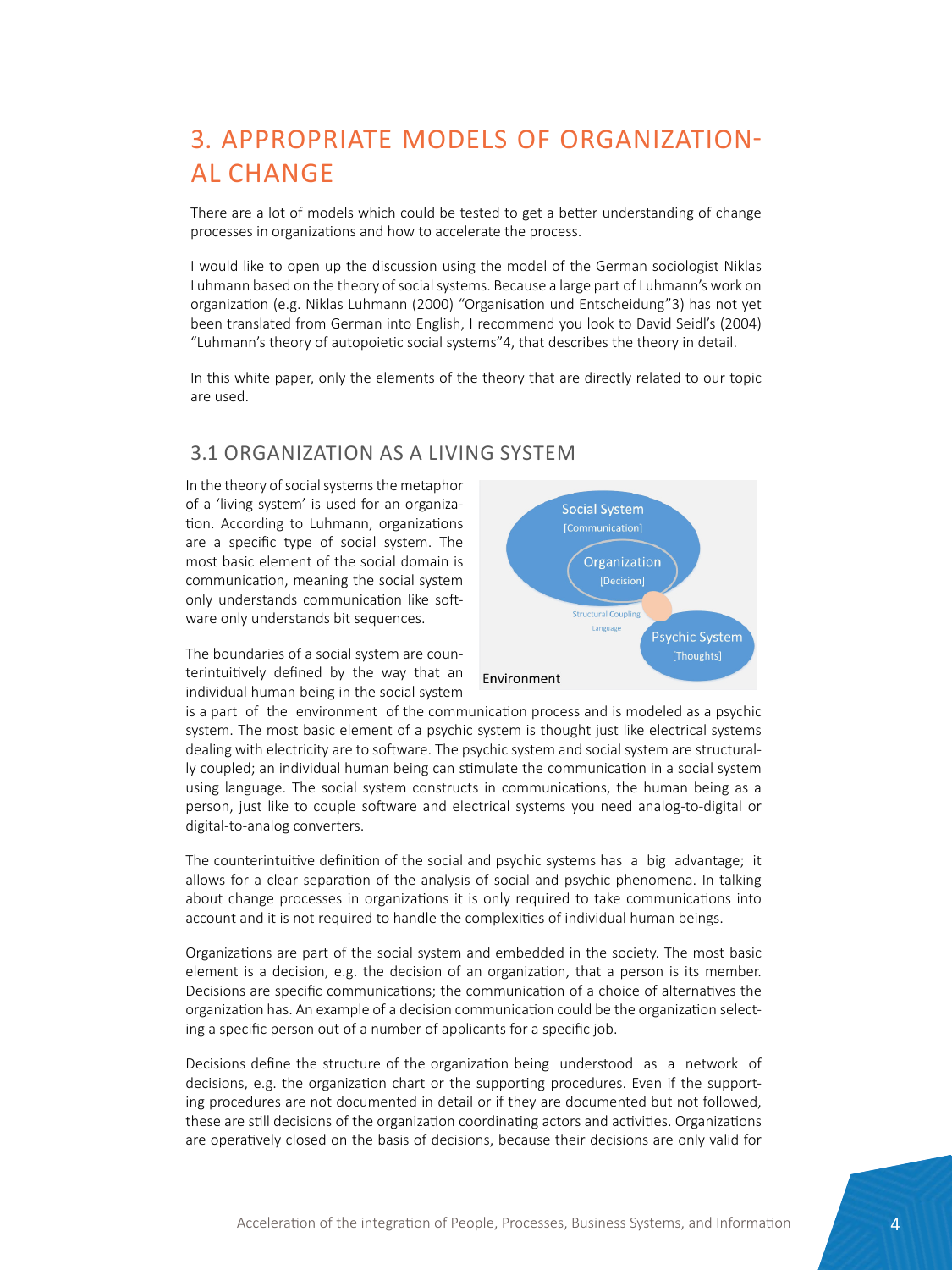this organization. To come to a stable network of decisions, the organization takes - following Luhmann - decisions only in referring to other decisions or in other words the organization decides based on decision premises. This means, each decision is a continuation of the organizational decision communication process. Consequently decisions are the operational basis for further decisions, reproducing the organization self-referentially like a living system.

If an organization decides to introduce a PLM system, then it will take time for the network of decisions to adapt to the way that the PLM system is used in the organization for day-today work. This exactly fits our experience.

Because of structural coupling of the organization and psychic systems, each member of the organization can, as a human being, stimulate the organization to come to a decision. Consequently the CEO, as an individual human being, can like all other members of the organization stimulate decision communication. The only difference is that the members of the organization will listen to him more than to the others. But the organization only comes to a decision if the initiated communication fits to the decision premises or is connected to previous decisions. In other words, even the capabilities of a CEO, when it comes to decisions, are limited. This fits with our experience as well.

#### 3.2 CROSS-FUNCTIONAL TEAM

If new supporting procedures are introduced into the organization, then they have to be developed based on decision premises of the organization, e.g. based on already existing supporting procedures reflecting the specific business process of the organization. If the current procedures are not defined and followed in great detail, (which is probably never the case,) then the organization can access the psychic system of its members executing the procedures to attain that knowledge.

To guarantee the fit to decision premises the organization can get, again based on the structural coupling of the organization with the psychic systems of its members, access to the competence, intelligence, and creativity of some of its members. To come to new procedures required to deploy an End2End PLM system the organization selects members from the involved departments, a cross-functional team, which knows the decision premises in the organizational domains of their members quite well, and consequently may come to decisions having the required connectivity.

## 4. CONCLUSIONS

In deploying an End2End PLM system the organization has to make decisions proportional to the number of PLM system features utilized to support the execution of its business process multiplied by the complexity and variety of that process. Most organizations limit the number of PLM system features they deploy and consequently reduce the number of required decisions. Taking the availability of business systems and their benefit for organizations into account, the strategy of decision process acceleration would allow a faster integrating of people, processes, and information with an extended set of PLM system features.

Because organizations are operationally closed and perform on the basis of their decisions, reproducing themselves self-referentially like a living system, a PLM project manager and consultants, as environment, can only stimulate communication in the organization, which may result into a decision for a next deployment step. There is no static knowledge of organizations, which allows the design and communication of new procedures following a